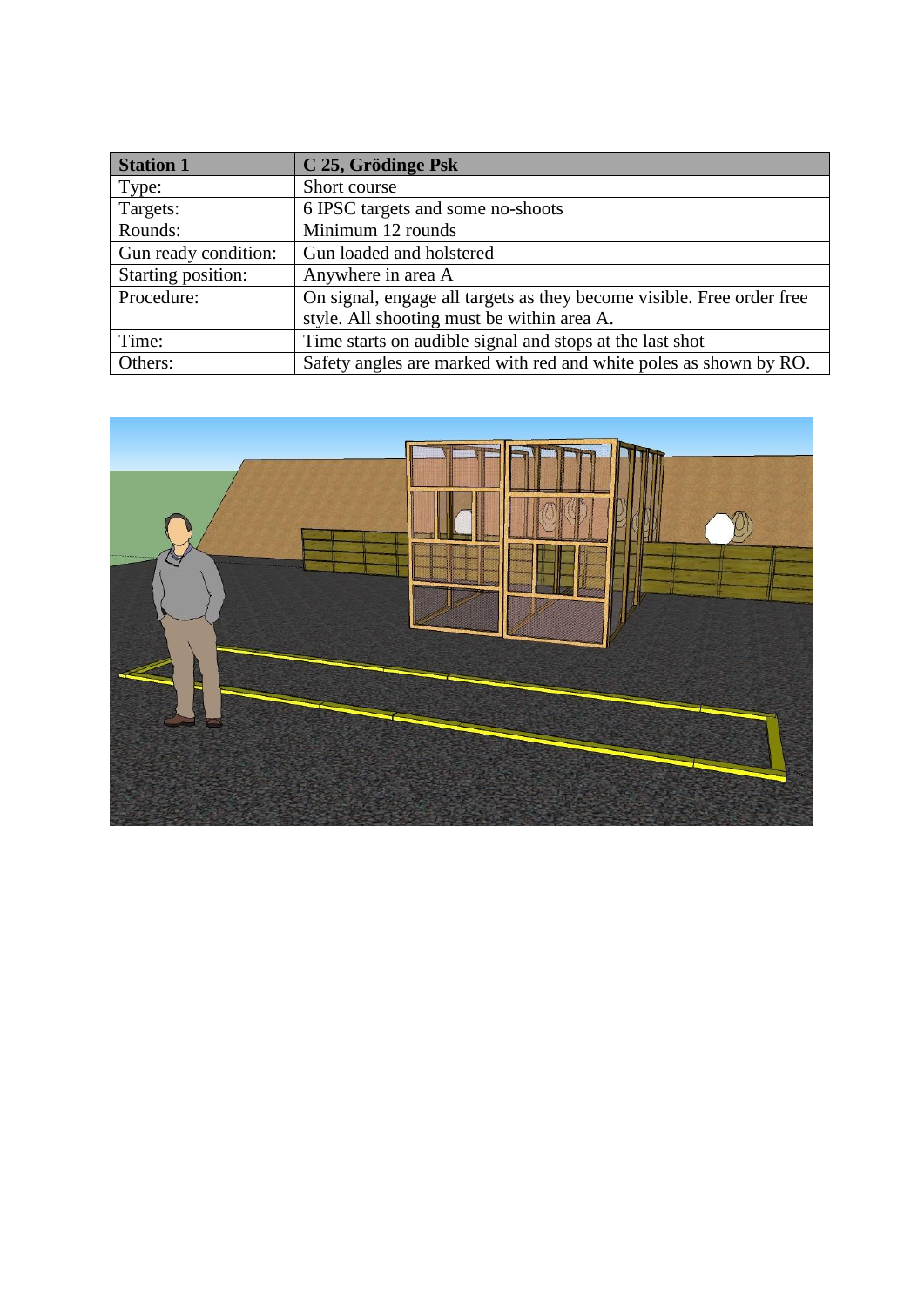| <b>Station 2</b>     | <b>B 25, Sthlms Försvarsutbildares skf</b>                            |
|----------------------|-----------------------------------------------------------------------|
| Type:                | Short course                                                          |
| Targets:             | 6 IPSC targets                                                        |
| Rounds:              | Minimum 12 rounds                                                     |
| Gun ready condition: | Gun loaded and holstered                                              |
| Starting position:   | Standing relaxed anywhere in area A                                   |
| Procedure:           | On signal, engage all targets as they become visible. Free order free |
|                      | style.                                                                |
| Time:                | Time starts on audible signal and stops at the last shot              |
| Others:              | Safety angles are marked with red and white poles as shown by RO.     |

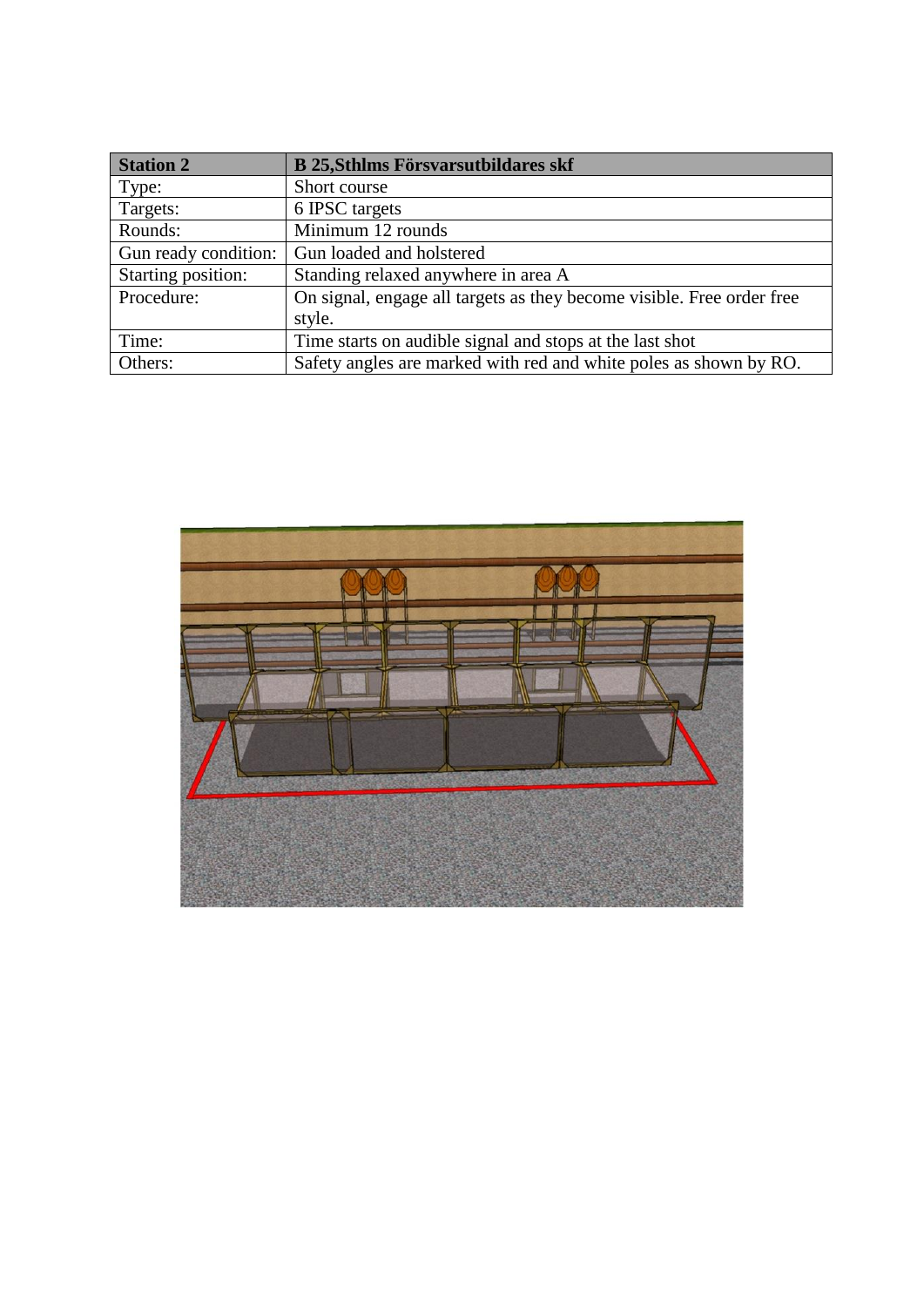| <b>Station 3</b>     | B 50, Sthlm Militära och Polisiära skf                                |
|----------------------|-----------------------------------------------------------------------|
| Type:                | Medium course                                                         |
| Targets:             | 6 IPSC targets, 4 IPSC poppers and some no-shoot targets              |
| Rounds:              | Minimum 16 rounds                                                     |
| Gun ready condition: | Gun loaded and holstered, chamber empty. Revolver loaded and          |
|                      | holstered                                                             |
| Starting position:   | Feet touching A on either side of the wall                            |
| Procedure:           | On signal, engage all targets as they become visible. Free order free |
|                      | style.                                                                |
| Time:                | Time starts on audible signal and stops at the last shot              |
| Others:              | Safety angles are marked with red and white poles as shown by RO.     |

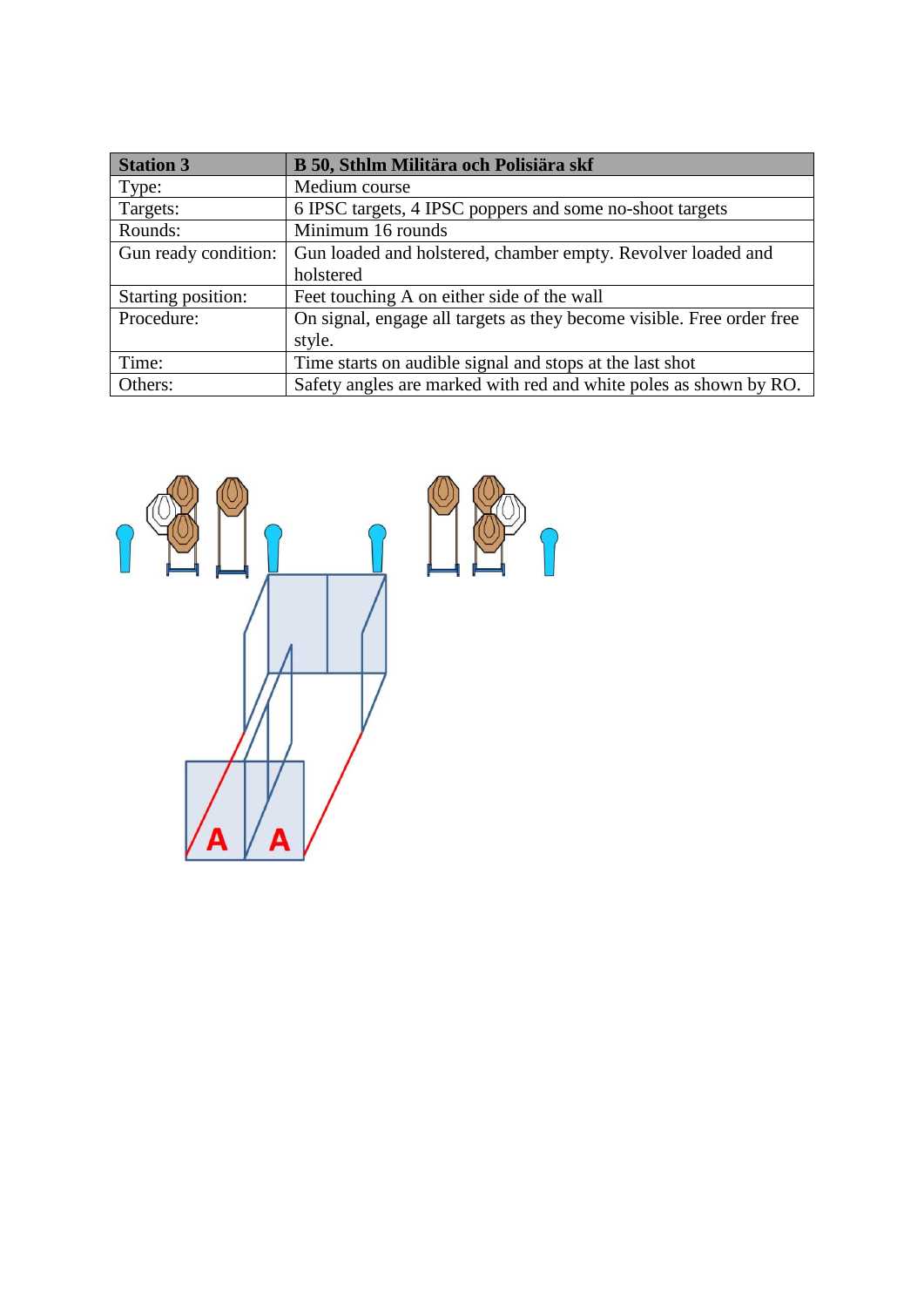| <b>Station 4</b>     | <b>B 4, Sthlms Försvarsutbildares skf</b> |                                                                       |
|----------------------|-------------------------------------------|-----------------------------------------------------------------------|
| Type:                |                                           | Medium course                                                         |
| Targets:             |                                           | 10 IPSC targets                                                       |
| Rounds:              |                                           | Minimum 20 rounds                                                     |
| Gun ready condition: |                                           | Gun loaded and holstered                                              |
| Starting position:   |                                           | Standing relaxed in the box                                           |
| Procedure:           |                                           | On signal, engage all targets as they become visible. Free order free |
|                      |                                           | style. All shooting must be within the box.                           |
| Time:                |                                           | Time starts on audible signal and stops at the last shot              |
| Others:              |                                           | Safety angles are marked with red and white poles as shown by RO.     |

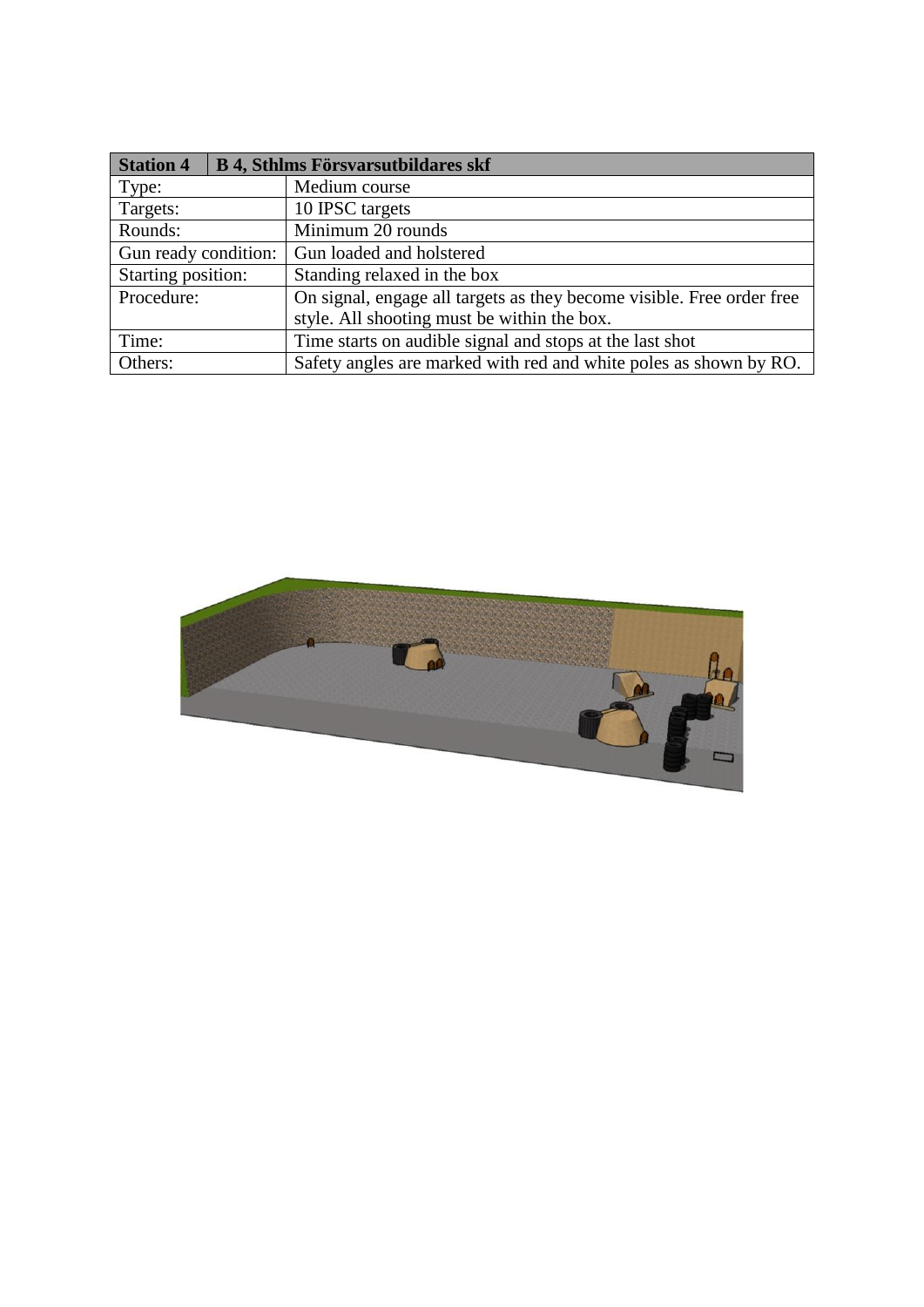| <b>Station 5</b>     | <b>B 5 Sthlms Försvarsutbildares skf</b> |                                                                       |
|----------------------|------------------------------------------|-----------------------------------------------------------------------|
| Type:                |                                          | Long course                                                           |
| Targets:             |                                          | 16 IPSC targets and some no-shoots                                    |
| Rounds:              |                                          | Minimum 32 rounds                                                     |
| Gun ready condition: |                                          | Gun loaded and holstered                                              |
| Starting position:   |                                          | Standing relaxed at "start" with back against the tyres               |
| Procedure:           |                                          | On signal, engage all targets as they become visible. Free order free |
|                      |                                          | style. All shooting must be within area A, marked in red below.       |
| Time:                |                                          | Time starts on audible signal and stops at the last shot              |
| Others:              |                                          | Safety angles are marked with yellow poles as shown by RO             |

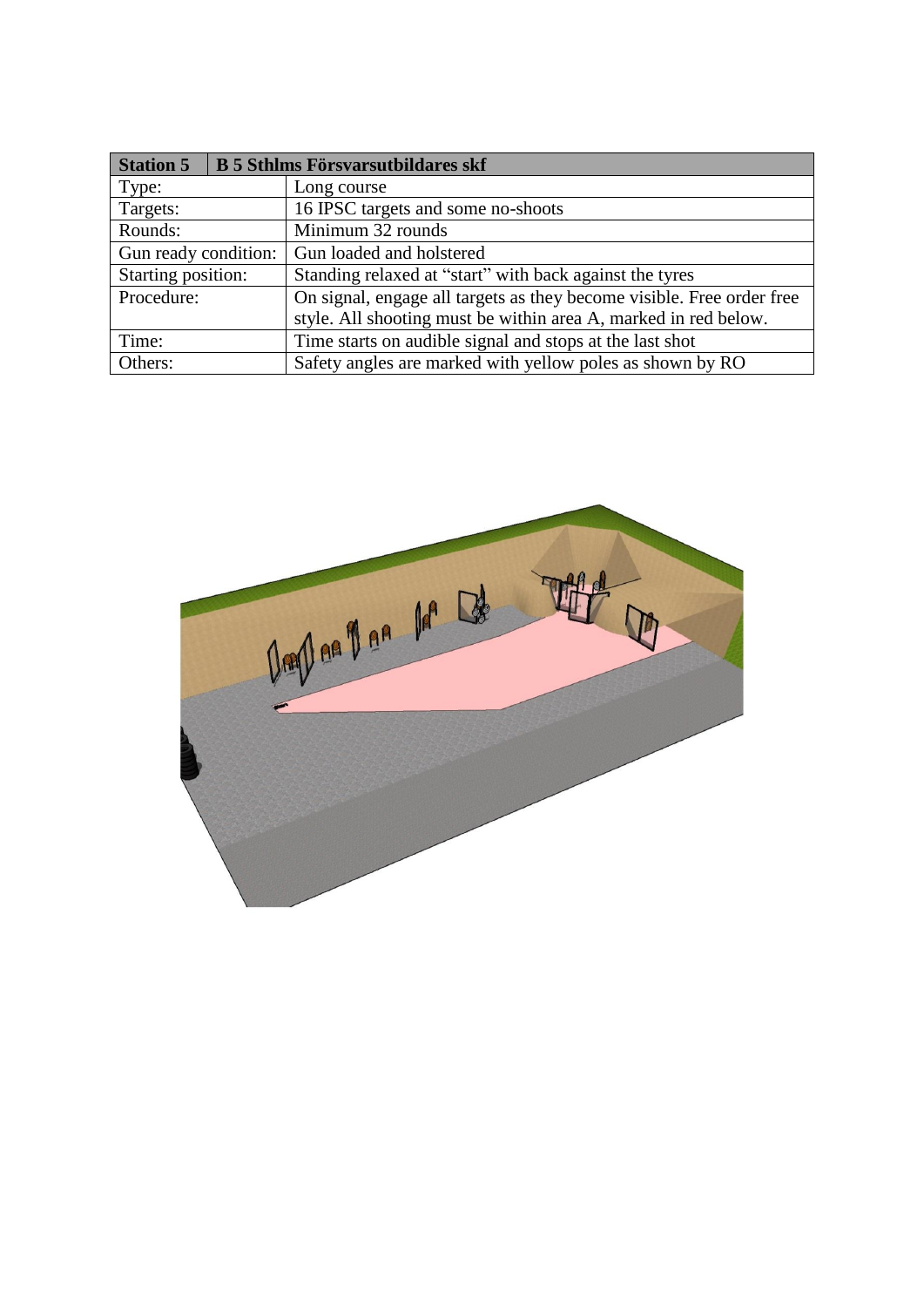| <b>Station 6</b>     | <b>B 6 Gustavsbergs dynamiska skyttar</b> |                                                                       |
|----------------------|-------------------------------------------|-----------------------------------------------------------------------|
| Type:                |                                           | Short course                                                          |
| Targets:             |                                           | 6 IPSC targets and some no-shoots                                     |
| Rounds:              |                                           | Minimum 12 rounds                                                     |
| Gun ready condition: |                                           | Gun loaded and holstered                                              |
| Starting position:   |                                           | Anywhere in area A, the pallet                                        |
| Procedure:           |                                           | On signal, engage all targets as they become visible. Free order free |
|                      |                                           | style.                                                                |
| Time:                |                                           | Time starts on audible signal and stops at the last shot              |
| Others:              |                                           | Safety angles are marked with red and white poles as shown by RO.     |

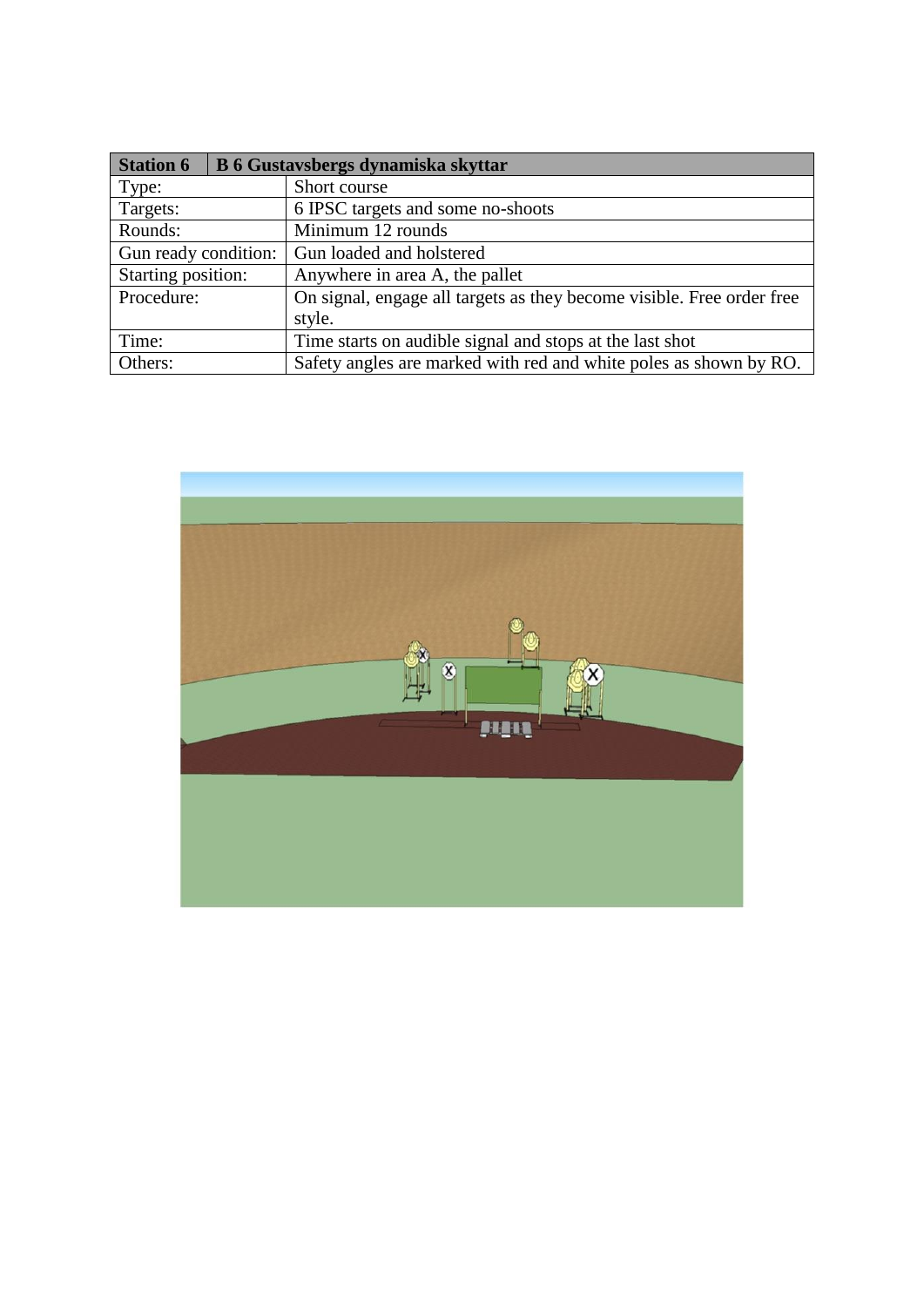| <b>Station 7</b> | B 100 V, Sthlms Försvarsutbildares skf |
|------------------|----------------------------------------|
| Type:            | Chrono station                         |
| Targets:         | $\overline{\phantom{0}}$               |
| Rounds:          | Minimum 8 rounds                       |